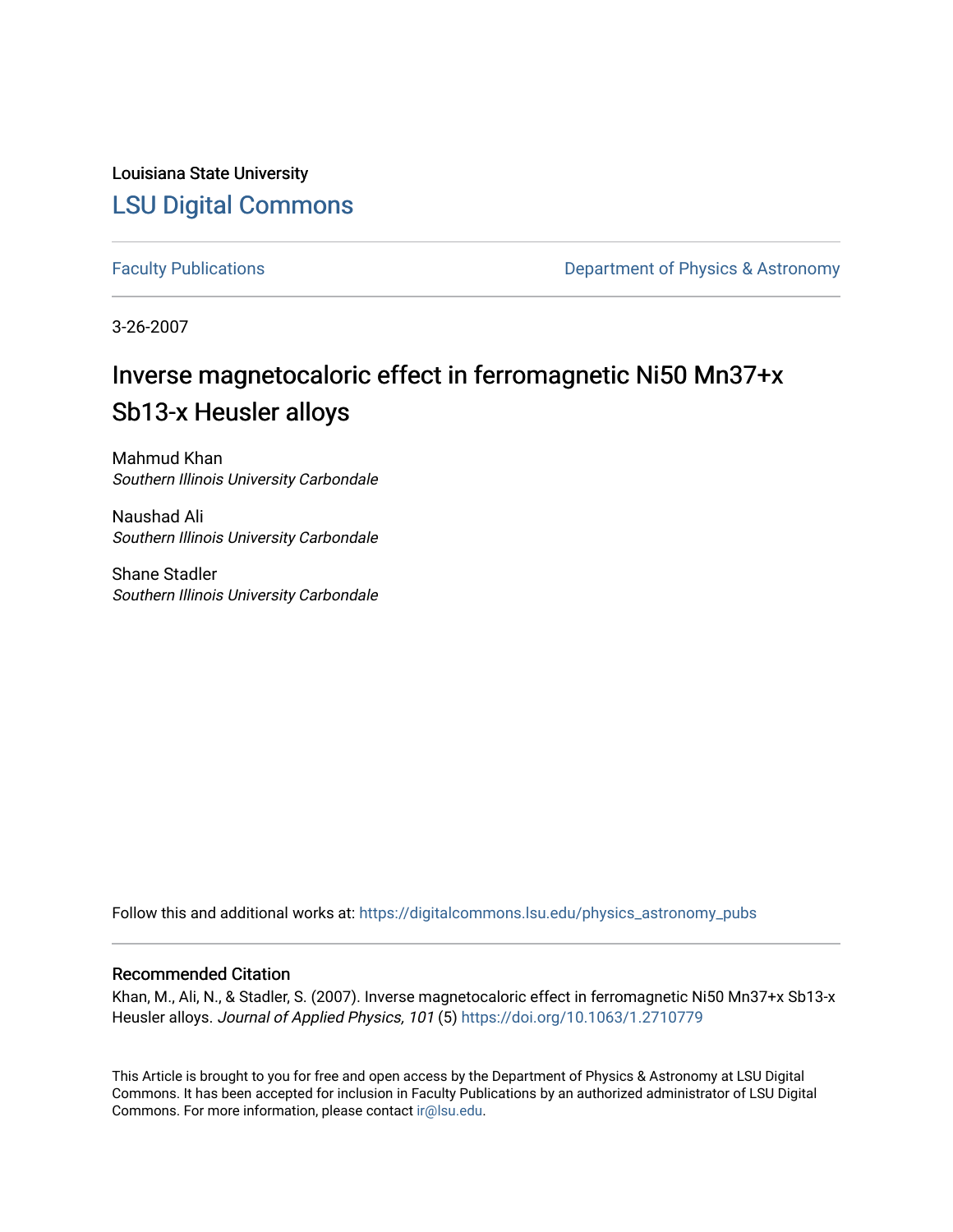# **Southern Illinois University Carbondale [OpenSIUC](http://opensiuc.lib.siu.edu?utm_source=opensiuc.lib.siu.edu%2Fphys_pubs%2F25&utm_medium=PDF&utm_campaign=PDFCoverPages)**

[Publications](http://opensiuc.lib.siu.edu/phys_pubs?utm_source=opensiuc.lib.siu.edu%2Fphys_pubs%2F25&utm_medium=PDF&utm_campaign=PDFCoverPages) [Department of Physics](http://opensiuc.lib.siu.edu/phys?utm_source=opensiuc.lib.siu.edu%2Fphys_pubs%2F25&utm_medium=PDF&utm_campaign=PDFCoverPages)

3-2007

# Inverse Magnetocaloric Effect in Ferromagnetic Ni50Mn37+xSb13−x Heusler Alloys

Mahmud Khan *Southern Illinois University Carbondale*

Naushad Ali *Southern Illinois University Carbondale*

Shane Stadler *Southern Illinois University Carbondale*

Follow this and additional works at: [http://opensiuc.lib.siu.edu/phys\\_pubs](http://opensiuc.lib.siu.edu/phys_pubs?utm_source=opensiuc.lib.siu.edu%2Fphys_pubs%2F25&utm_medium=PDF&utm_campaign=PDFCoverPages) © 2007 American Institute of Physics Published in *Journal of Applied Physics*, Vol. 101 No. 5 (2007) at [doi: 10.1063/1.2710779](http://dx.doi.org/10.1063/1.2710779)

# Recommended Citation

Khan, Mahmud, Ali, Naushad and Stadler, Shane. "Inverse Magnetocaloric Effect in Ferromagnetic Ni50Mn37+xSb13−x Heusler Alloys." (Mar 2007).

This Article is brought to you for free and open access by the Department of Physics at OpenSIUC. It has been accepted for inclusion in Publications by an authorized administrator of OpenSIUC. For more information, please contact [opensiuc@lib.siu.edu.](mailto:opensiuc@lib.siu.edu)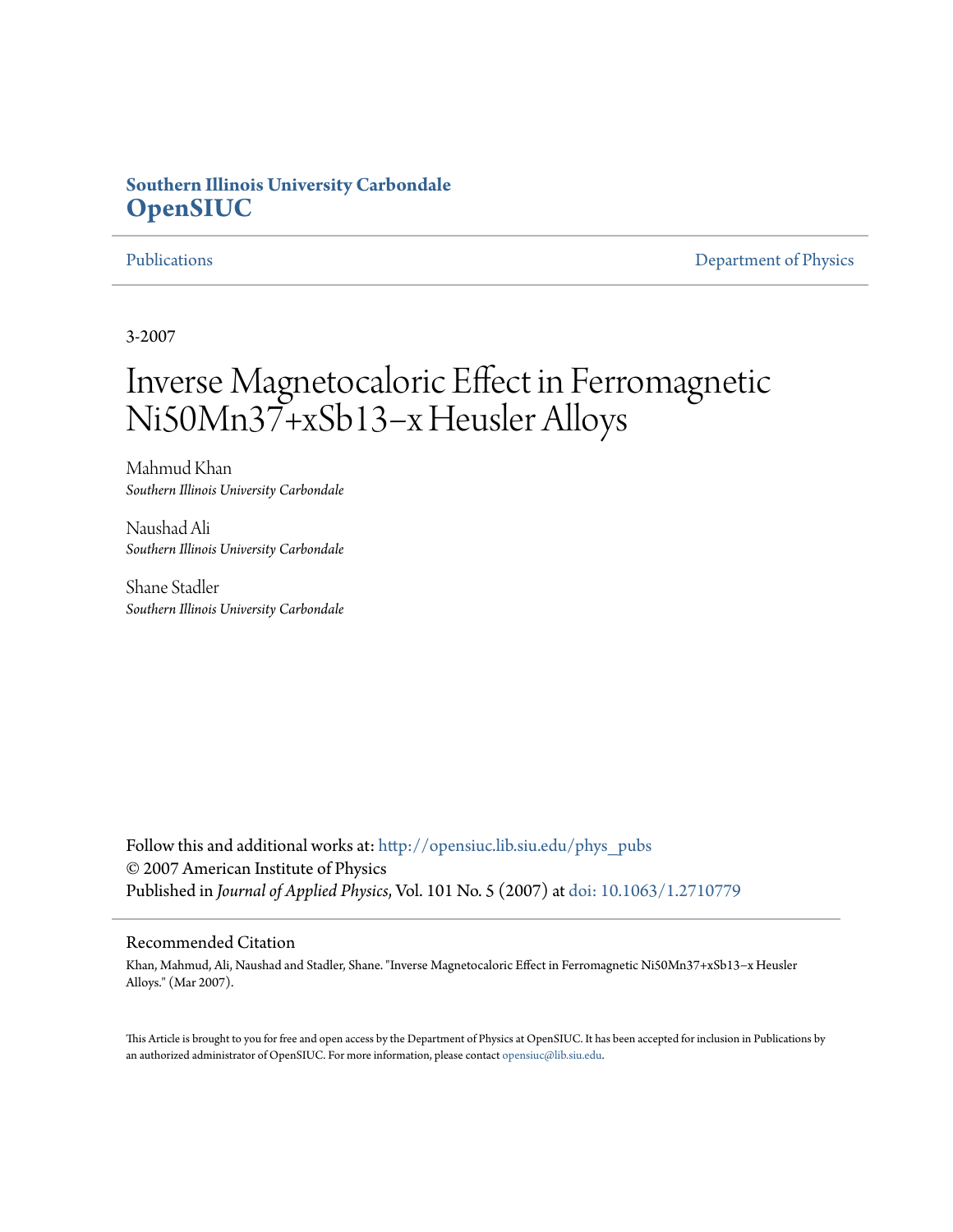# **[Inverse magnetocaloric effect in ferromagnetic Ni50Mn37+](http://dx.doi.org/10.1063/1.2710779)***x***Sb13−***<sup>x</sup>* **Heusler [alloys](http://dx.doi.org/10.1063/1.2710779)**

Mahmud Khan,<sup>a)</sup> Naushad Ali, and Shane Stadler

*Department of Physics, Southern Illinois University, Carbondale, Illinois 62901*

(Received 26 October 2006; accepted 13 January 2007; published online 15 March 2007)

A study of the magnetocaloric effect (MCE) in the ferromagnetic Heusler alloys  $Ni_{50}Mn_{37+x}Sb_{13-x}$  $(x=0,0.5,1)$  has been carried out through magnetization measurements. An inverse magnetocaloric effect was observed in the vicinity of the first order martensitic transition. A maximum positive magnetic entropy change of  $\Delta S_m \approx 19$  J/kg K at approximately 297 K for a magnetic field change of 5 T was observed. It is demonstrated that the martensitic transformation temperature, and the corresponding *Sm*, can be tuned through a slight variation in composition. © *2007 American Institute of Physics*. DOI: [10.1063/1.2710779](http://dx.doi.org/10.1063/1.2710779)

## **INTRODUCTION**

For many decades magnetocaloric cooling techniques have been restricted to low-temperature cryogenic applications. Recent discoveries of magnetic materials exhibiting giant magnetocaloric effects (MCEs) near room temperature<sup>1[,2](#page-4-1)</sup> have opened up the possibility of using the magnetocaloric cooling technology for near room temperature refrigeration applications. The utilization of this solid state cooling technology represents an environment friendly alternative to conventional compressed gas refrigeration.<sup>3</sup> The MCE occurs when an applied external magnetic field causes the alignment of magnetic moments in a material under adiabatic conditions. Due to this alignment, a reduction occurs in the magnetic randomness or in the magnetic component of the total entropy. In order to compensate for this reduction, other components of the total entropy increase. In the case of magnetocaloric materials, the increase is channeled into electronic entropy and lattice entropy, or heat. Pecharsky *et al.* have presented a detailed discussion of the thermodynamics of the MCE in Ref. [5.](#page-4-4) In general, the MCE occurs in all magnetic materials, and the most noticeable MCE occurs at temperatures near magnetic transitions, where the change in magnetic ordering configuration varies rapidly with temperature. The MCE is strongly dependent on the type of magnetic transition and is strongest for first order magnetic transitions. Some of the recently reported materials exhibiting large MCE include  $Gd_5(SiGe)_{4,1}^{-1}$  $Gd_5(SiGe)_{4,1}^{-1}$  $Gd_5(SiGe)_{4,1}^{-1}$  MnFeP<sub>1-*x*</sub>As<sub>x</sub>,<sup>[2](#page-4-1)</sup>  $Ni_{2+x}Mn_{1-x}Ga$ <sup>6[–10](#page-4-6)</sup> and  $Ni_{2}Mn_{1-x}Cu_{x}Ga$ <sup>11</sup> The reported phase transitions responsible for the large MCE in these materials are first order magnetostructural transitions (i.e., the magnetic and structural transitions occur at the same temperature). The cooling effect in these materials is generated in two different steps. First, an external magnetic field is applied under adiabatic conditions, resulting in the heating of the material. The excess heat is removed through some convection process, and the material is subsequently demagnetized adiabatically causing its cooling. There are, however, certain materials where the cooling occurs in the first step of

adiabatic magnetization (inverse MCE). The inverse MCE is observed in materials where first order magnetic transformations from antiferromagnetic to ferromagnetic (AF/FM) or from antiferromagnetic to ferrimagnetic states (AF/FI) take place. Some examples of such systems are  $Fe<sub>0.49</sub>Rh<sub>0.51</sub>$  $(AF/FM)$ ,<sup>[12](#page-4-8)</sup> Mn<sub>1.6</sub>Cr<sub>0.05</sub>Sb  $(AF/FI)$ ,<sup>[13](#page-4-9)</sup> and Mn<sub>1.82</sub>V<sub>0.18</sub>S  $(AF/FI).$ <sup>[14](#page-4-10)</sup> Due to the presence of mixed magnetic exchange interactions, it is suggested that the application of an external magnetic field results in further spin disorder in these systems, causing an increase in the configurational entropy.<sup>13</sup>

In a recent study, it was reported that a Ni–Mn–Sn based Heusler alloy type system undergoes a first order martensitic transition from a low symmetry tetragonal or orthorhombic phase (martensitie) to a high symmetry cubic phase (austenite) upon heating.<sup>15</sup> In the vicinity of this martensitic structural phase transformation, a large inverse MCE (i.e., a positive entropy change) of  $\Delta S_m = 19$  J/kg K was reported in Ref. [16.](#page-4-12) A similar martensitic transformation is also observed in the Heusler alloy Ni–Mn–Sb.<sup>15</sup> In this paper we present the large MCE effect of  $Ni_{50}Mn_{37+x}Sb_{13-x}$  ( $x=0,0.5,1$ ) that results from a first order magnetostructural martensitic transformation.

## **EXPERIMENTAL TECHNIQUE**

The fabrication of approximately 5 g of polycrystalline buttons of  $\text{Ni}_{50}\text{Mn}_{37+x}\text{Sb}_{13-x}$   $(x=0,0.5,1)$  was carried out using conventional arc melting in an argon atmosphere using Ni, Mn, and Sb of 4*N* purity. The combinations of elements were repeatedly melted four times, and the weight loss after melting was found to be less than 0.2%. For homogenization, the samples were wrapped in Ta foil and annealed in vacuum for 24 h at 850 °C, and slowly cooled down to room temperature.

In order to evaluate the phases and lattice constants, x-ray diffraction measurements were conducted at room temperature using a minimaterials analyzer (MMA) x-ray diffractometer made by GBC Scientific Equipment, Inc. The diffractometer employed Cu *K* alpha radiation and Bragg-Brentano geometry.

The magnetization measurements were performed on a superconducting quantum interference device (SQUID) mag-

<span id="page-2-0"></span>a)Author to whom correspondence should be addressed; electronic mail: makhan@siu.edu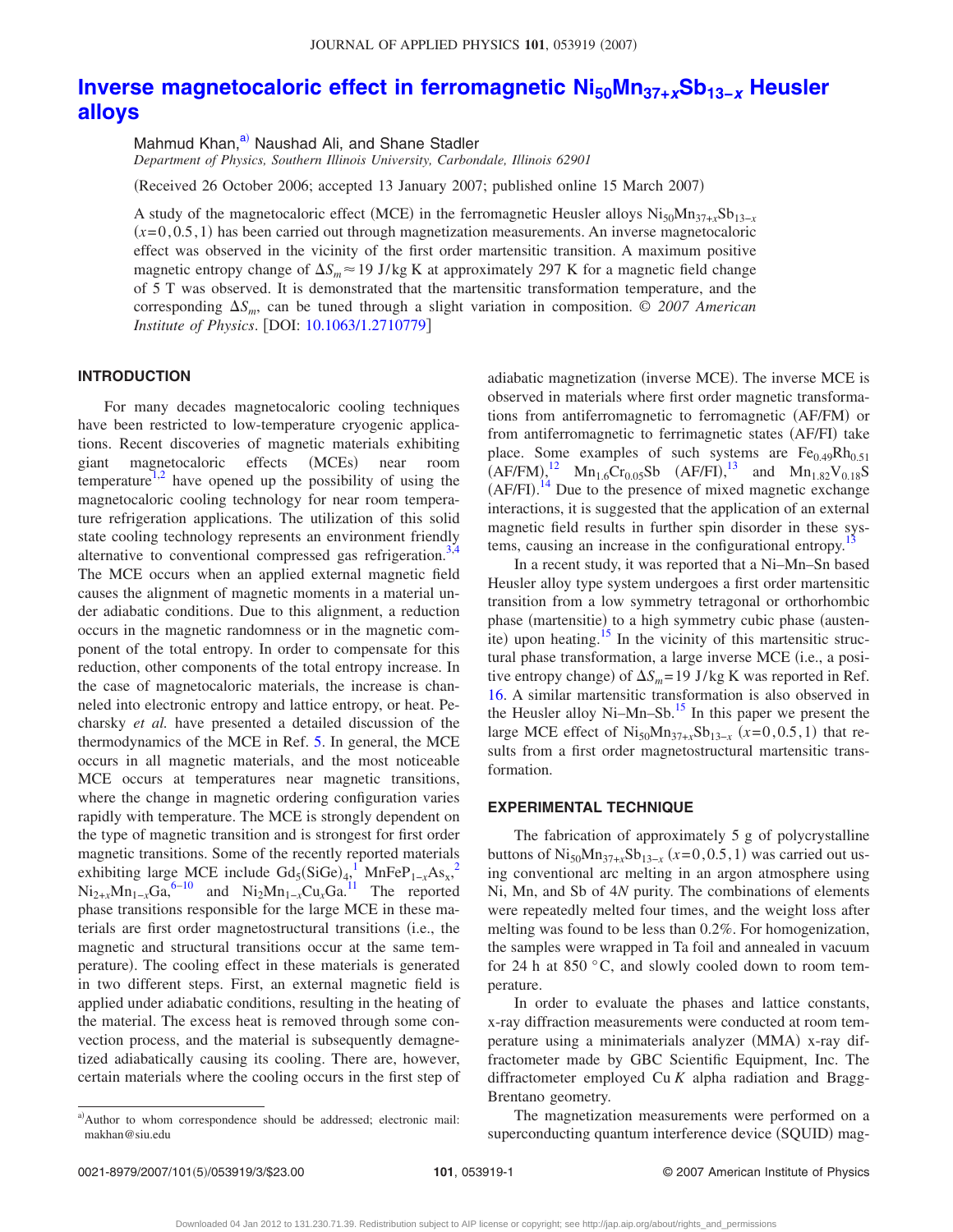<span id="page-3-0"></span>

FIG. 1. Magnetization as a function of temperature of  $Ni_{50}Mn_{37+x}Sb_{13-x}$  (*x*  $=0, 0.5, 1$ ) obtained at a field of 1 kOe.

netometer made by Quantum Design, Inc. The measurements were performed in the temperature range of 5–400 K and in magnetic fields up to 5 kOe. The magnetic entropy change,  $\Delta S_m$ , was evaluated from the isothermal magnetization data using the relation

<span id="page-3-1"></span>
$$
\Delta S_m = \int_0^H \left(\frac{\partial M}{\partial T}\right)_H dH.
$$
\n(1)

#### **RESULTS AND DISCUSSION**

X-ray diffraction (XRD) patterns of Ni<sub>50</sub>Mn<sub>37+*x*</sub>Sb<sub>13−*x*</sub>  $(x=0, 0.5, 1)$  obtained at room temperature suggest that the samples are of single phase. The samples with  $x=0$  and 0.5 possessed the Heusler  $L2_1$  structure, and the sample with *x* =1 possessed the 10*M* modified orthorhombic martensitic structure at room temperature. Detailed structural properties of the samples will be published elsewhere. The magnetization curves as a function of temperature  $[M(T)]$  of  $Ni_{50}Mn_{37+x}Sb_{13-x}$  ( $x=0,0.5,1$ ) are presented in Fig. [1.](#page-3-0) All the measurements were done in an applied field of 1 kOe. As shown in this figure, for all the alloys a sharp jump of magnetization at  $T_M$  is observed with increasing temperature. The  $M(T)$  curves also clearly show an increase of  $T<sub>M</sub>$  with increasing Mn concentration. With further increase of temperature, the austenitic phase undergoes a ferromagnetic transition at the Curie temperature,  $T_c^A$ . For the sample with *x*  $=1$ , an additional transition is observed at a slightly lower temperature before  $T_M$ . This transition represents the Curie temperature,  $T_c^M$ , of the martensitic state. Initially, an orderdisorder magnetic transition begins as the temperature is raised through the Curie temperature of the martensitic phase. However, a magnetostructural transition to a ferromagnetic austenitic phase occurs at about 300 K for the sample with  $x=1$ .

Using Eq. ([1](#page-3-1)), the MCE properties of  $Ni_{50}Mn_{37+x}Sb_{13-x}$  $(x=0, 0.5, 1)$  were evaluated in the vicinity of the first order magnetostructural martensitic transition. Generally, this equation is more suitable for calculating  $\Delta S_m$  in the vicinity of second order phase transitions. However, this equation is frequently employed to calculate  $\Delta S_m$  in the vicinity of a first

<span id="page-3-2"></span>

FIG. 2. (a) Isothermal magnetization curves of  $\text{Ni}_{50}\text{Mn}_{37}\text{Sb}_{13}$  at temperatures 260–286 K in increments of 2 and 1 K.

order phase transition which, according to Gschneidner *et al.*, [4](#page-4-3) is justified in cases where problematic discontinuities are not present in the phase transition. The majority of the reported  $\Delta S_m$  values of Ni–Mn–Ga, and other ferromagnetic systems exhibiting first order phase transitions, are calcu-lated using Eq. ([1](#page-3-1)). Based on this common practice, the  $\Delta S_m$ values of  $Ni_{50}Mn_{37+x}Sb_{13-x}$   $(x=0,0.5,1)$  were evaluated from the isothermal magnetization measurements. The isothermal magnetization curves as a function of field in the temperature range of 260–285 K are shown in Fig. [2](#page-3-2) for  $Ni_{50}Mn_{37}Sb_{13}$ . The measurements were done in temperature increments of  $\Delta T=2$  and 1 K and a magnetic field up to 50 kOe. The magnetic entropy change in  $Ni_{50}Mn_{37+x}Sb_{13-x}$  $(x=0, 0.5, 1)$  as a function of temperature is presented in Fig. [3.](#page-3-3) As show in this figure, the samples with  $x=0.0$  and  $x=0.0$ =0.5 possess  $\Delta S_m$  values of 17.7 and 14.7 J/kg K at 5 T, respectively. The highest values of 8.9 J/kg K at 2 T and 19.1 J/kg K at 5 T were obtained for the sample with *x*=1 at 297 K. These values are similar to those observed in  $\text{Ni}_{0.50} \text{Mn}_{0.50-x} \text{Sn}_x$  (20 J/kg K),<sup>[15](#page-4-11)</sup> but much higher than those observed in  $Mn_{1.5}Cr_{0.05}Sb$  (7 J/kg K) [Ref. [13](#page-4-9)] and  $Mn_{1.82}V_{0.18}Sb$  (5.5 J/kg K).<sup>[14](#page-4-10)</sup>

<span id="page-3-3"></span>

FIG. 3. Magnetic entropy changes  $(\Delta S_m)$  as a function of temperature of  $Ni_{50}Mn_{37+x}Sb_{13-x}$  ( $x=0,0.5,1$ ) for a field change ( $\Delta H$ ) of 5 T (closed symbols) and 2 T (open symbols).